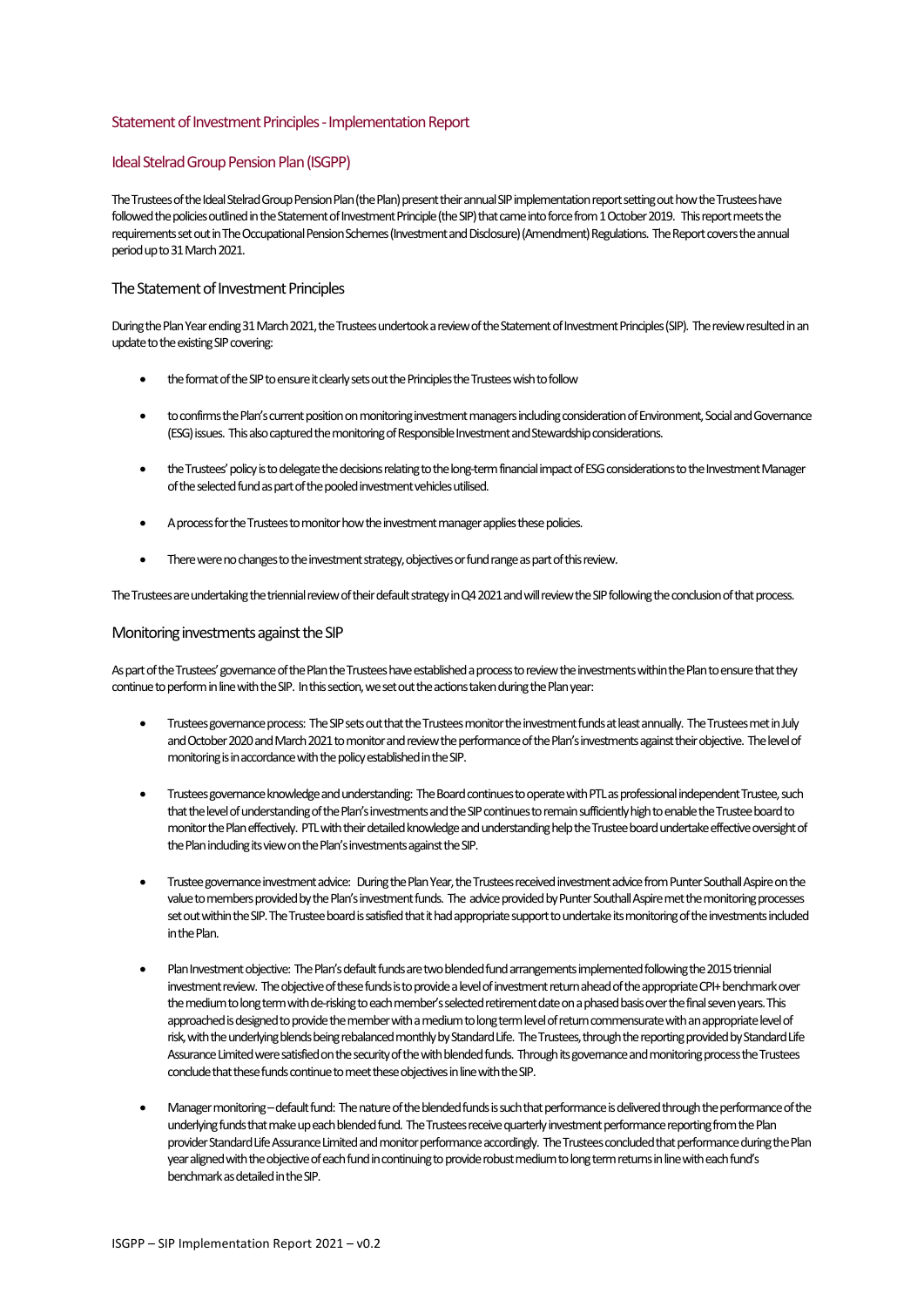- Manager monitoring wider fund range: The Trustees reviewed the funds members invest in on a self-select basis. The Trustees do not assess the appropriateness of the funds selected by members on a self-select basis. However, during the year the Trustees consider whether the funds have performed in line with theirstated objective. During the year, the Trustees consider each fund to have performed in line with the policies set out within the SIP.
- Non-financial matters: The Trustees' policy is to delegate consideration for non-financial mattersto the underlying fund managers. During the Planyear, the with profit funds were managed by Aberdeen Standard Investments(ASI) on behalf of Standard Life Assurance Limited. The Trustees have taken the view in the SIP that it will delegate non-financial matters to the underlying managers. Accordingly, the fund has performed in line with the policies set out in the SIP.

Later in this report we consider further some of the activity undertaken within the fund. The Trustee note that ASI has a strong ESG team with clear polices on major matters. Key features of this include being a signatory to the UN Principles of Responsible Investing and having in place a climate change policy committed to tackle climate change.

- Engagement with underlying Companies investedin: The Trustees are aware that ASI undertake a stronglevel of engagement with companies and organisation that are invested in through the policyholder assets.
- Divergences from the SIP: The Trustees have not identified any areas where the Plan's investments have diverged from the policies set out within the SIP.

Trustees Conclusion

The Trustees are satisfied that the Plan's investments, investment managers and the Trustees' investment governance processes have been undertaken in accordance with the Statement of Investment Principles during the 2020/21 Plan Year.

In August 2019, the Trustees undertookadditional investment monitoring through receiving advice on the value for members provided by the Plan's investments to further support this conclusion.